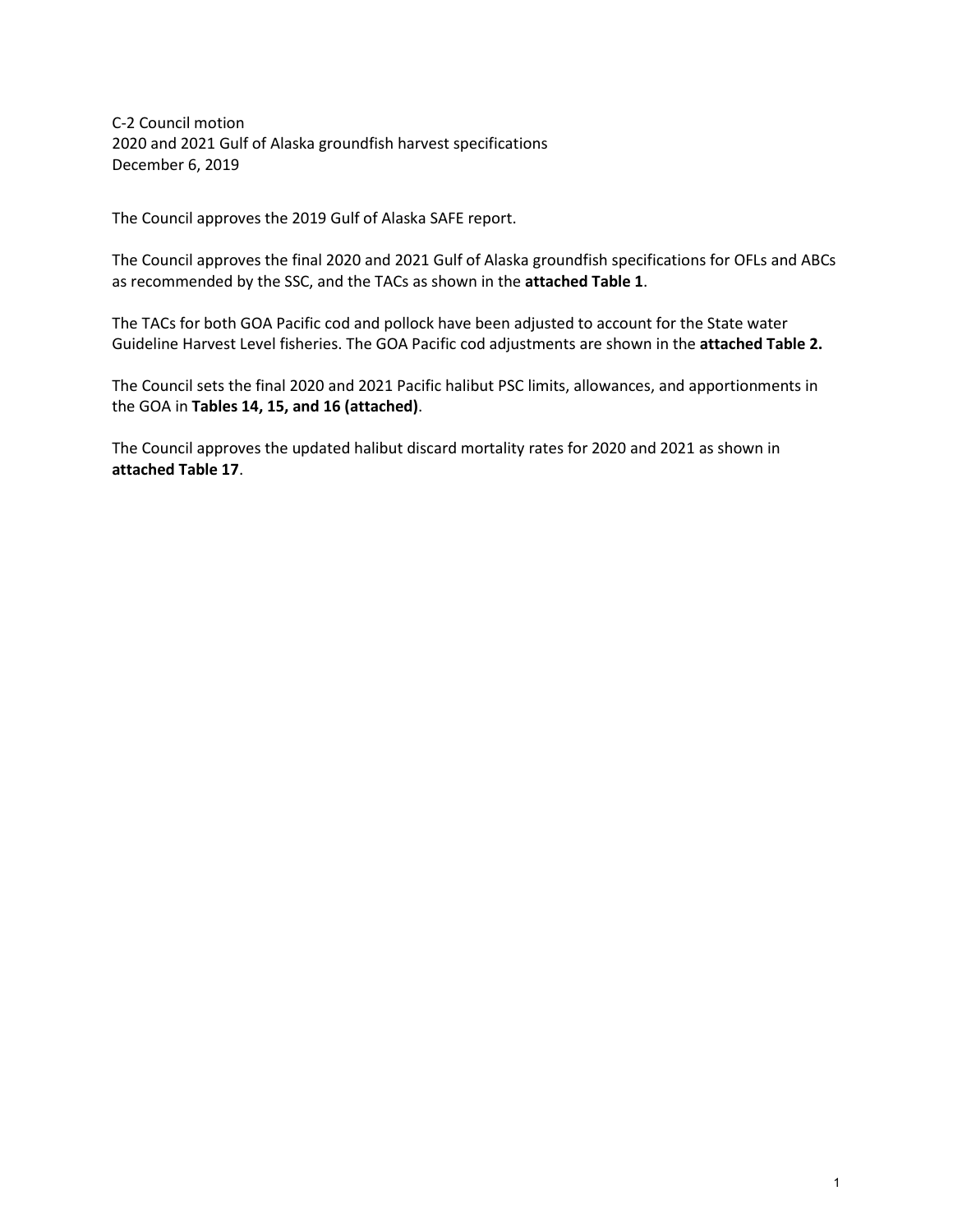|  | Table 1. SSC recommended OFL and ABCs, and Council recommended TACs for Groundfish in the Gulf of Alaska (metric tons) for 2020-2021. |
|--|---------------------------------------------------------------------------------------------------------------------------------------|
|--|---------------------------------------------------------------------------------------------------------------------------------------|

|                               |                         |            | 2019           |                | <b>Catch</b>   |            | <b>SSC Rec 2020</b> | <b>2020 TAC</b> | <b>SSC Rec 2021</b> |                | <b>2021 TAC</b> |
|-------------------------------|-------------------------|------------|----------------|----------------|----------------|------------|---------------------|-----------------|---------------------|----------------|-----------------|
| <b>Species</b>                | Area                    | <b>OFL</b> | <b>ABC</b>     | <b>TAC</b>     | 11/2/2019      | <b>OFL</b> | <b>ABC</b>          |                 | <b>OFL</b>          | <b>ABC</b>     |                 |
|                               | State GHL               | n/a        | 3,396          | $\mathbf{r}$   |                | n/a        | 2,712               | $\sim$          | n/a                 | 2,797          |                 |
|                               | W (610)                 | n/a        | 24,875         | 24,875         | 21,867         | n/a        | 19,175              | 19,175          | n/a                 | 19,775         | 19,775          |
|                               | C(620)                  | n/a        | 67,388         | 67,388         | 64,079         | n/a        | 54,456              | 54,456          | n/a                 | 56,159         | 56,159          |
| <b>Pollock</b>                | C(630)                  | n/a        | 34,443         | 34,443         | 24,461         | n/a        | 26,597              | 26,597          | n/a                 | 27,429         | 27,429          |
|                               | <b>WYAK</b>             | n/a        | 5,748          | 5,748          | 6,612          | n/a        | 5,554               | 5,554           | n/a                 | 5,728          | 5,728           |
|                               | Subtotal                | 194,230    | 135,850        | 132,454        | 117,019        | 140,674    | 108,494             | 105,782         | 149,988             | 111,888        | 109,091         |
|                               | EYAK/SEO                | 11,697     | 8,773          | 8,773          |                | 13,531     | 10,148              | 10,148          | 13,531              | 10,148         | 10,148          |
|                               | Total                   | 205.927    | 144,623        | 141.227        | 117,019        | 154,205    | 118,642             | 115,930         | 163,519             | 122.036        | 119,239         |
|                               | W                       | n/a        | 7,633          | 5,343          | 5,017          | n/a        | 4,942               | 2,076           | n/a                 | 4,942          | 2,076           |
| <b>Pacific Cod</b>            | С                       | n/a        | 7,667          | 5,750          | 5,705          | n/a        | 8,458               | 3,806           | n/a                 | 8,458          | 3,806           |
|                               | E                       | n/a        | 1,700          | 1,275          | 187            | n/a        | 1,221               | 549             | n/a                 | 1,221          | 549             |
|                               | Total                   | 23,669     | 17,000         | 12,368         | 10,909         | 17,794     | 14,621              | 6,431           | 30,099              | 14,621         | 6,431           |
|                               | W                       | n/a        | 1,581          | 1,581          | 1,438          | n/a        | 2,278               | 1,942           | n/a                 | 3,003          | 3,003           |
| <b>Sablefish</b>              | С<br><b>WYAK</b>        | n/a        | 5,178          | 5,178          | 5,970          | n/a        | 7,560               | 6,445           | n/a                 | 9,963          | 9,963           |
|                               | <b>SEO</b>              | n/a<br>n/a | 1,828<br>2,984 | 1,828<br>2,984 | 1,774<br>3,037 | n/a<br>n/a | 2,521<br>4,524      | 2,343<br>3,663  | n/a                 | 3,323<br>5,963 | 3,323<br>5,963  |
|                               | <b>Total</b>            | 25,227     | 11,571         | 11,571         | 12,219         | 50,481     | 16,883              | 14,393          | n/a<br>64,765       | 22,252         | 22,252          |
|                               | W                       | n/a        | 25,620         | 13,250         | 72             | n/a        | 23,849              | 13,250          | n/a                 | 24,256         | 13,250          |
|                               | C                       | n/a        | 25,731         | 25,731         | 2,303          | n/a        | 27,732              | 27,732          | n/a                 | 28,205         | 28,205          |
| <b>Shallow-Water Flatfish</b> | <b>WYAK</b>             | n/a        | 2,279          | 2,279          | $\mathbf{1}$   | n/a        | 2,773               | 2,773           | n/a                 | 2,820          | 2,820           |
|                               | EYAK/SEO                | n/a        | 1,957          | 1,957          | 1              | n/a        | 1,109               | 1,109           | n/a                 | 1,128          | 1,128           |
|                               | <b>Total</b>            | 68,309     | 55,587         | 43,217         | 2,377          | 68,010     | 55,463              | 44,864          | 69,129              | 56,409         | 45,403          |
|                               | $\overline{\mathsf{W}}$ | n/a        | 416            | 416            | 2              | n/a        | 226                 | 226             | n/a                 | 225            | 225             |
|                               | Ć                       | n/a        | 3,443          | 3,443          | 92             | n/a        | 1,948               | 1,948           | n/a                 | 1,914          | 1,914           |
| <b>Deep-Water Flatfish</b>    | <b>WYAK</b>             | n/a        | 3,280          | 3,280          | 8              | n/a        | 2,105               | 2,105           | n/a                 | 2,068          | 2,068           |
|                               | EYAK/SEO                | n/a        | 2,362          | 2,362          | 4              | n/a        | 1,751               | 1,751           | n/a                 | 1,719          | 1,719           |
|                               | <b>Total</b>            | 11,434     | 9,501          | 9,501          | 106            | 7,163      | 6,030               | 6,030           | 7,040               | 5,926          | 5,926           |
|                               | W                       | n/a        | 2,951          | 2,951          | 74             | n/a        | 2,901               | 2,901           | n/a                 | 3,013          | 3,013           |
|                               | C                       | n/a        | 8,357          | 8,357          | 1,447          | n/a        | 8,579               | 8,579           | n/a                 | 8,912          | 8,912           |
| <b>Rex Sole</b>               | <b>WYAK</b>             | n/a        | 1,657          | 1,657          | 2              | n/a        | 1,174               | 1,174           | n/a                 | 1,206          | 1,206           |
|                               | EYAK/SEO                | n/a        | 1,727          | 1,727          |                | n/a        | 2,224               | 2,224           | n/a                 | 2,285          | 2,285           |
|                               | <b>Total</b>            | 17,889     | 14,692         | 14,692         | 1,523          | 18,127     | 14,878              | 14,878          | 18,779              | 15,416         | 15,416          |
|                               | W                       | n/a        | 35,994         | 14,500         | 683            | n/a        | 31,455              | 14,500          | n/a                 | 30,545         | 14,500          |
|                               | Ć                       | n/a        | 70,995         | 70,995         | 22,840         | n/a        | 68,669              | 68,669          | n/a                 | 66,683         | 66,683          |
| <b>Arrowtooth Flounder</b>    | <b>WYAK</b>             | n/a        | 15,911         | 6,900          | 85             | n/a        | 10,242              | 6,900           | n/a                 | 9,946          | 6,900           |
|                               | EYAK/SEO                | n/a        | 22,941         | 6,900          | 24             | n/a        | 17,694              | 6,900           | n/a                 | 17,183         | 6,900           |
|                               | <b>Total</b>            | 174,598    | 145,841        | 99,295         | 23,632         | 153,017    | 128,060             | 96,969          | 148,597             | 124,357        | 94,983          |
|                               | $\overline{\mathsf{W}}$ | n/a        | 13,234         | 8,650          | 210            | n/a        | 13,783              | 8,650           | n/a                 | 14,191         | 8,650           |
|                               | C                       | n/a        | 21,109         | 15,400         | 2,343          | n/a        | 20,201              | 15,400          | n/a                 | 20,799         | 15,400          |
| <b>Flathead Sole</b>          | <b>WYAK</b>             | n/a        | 2,016          | 2,016          |                | n/a        | 2,354               | 2,354           | n/a                 | 2,424          | 2,424           |
|                               | EYAK/SEO                | n/a        | 423            | 423            |                | n/a        | 1,858               | 1,858           | n/a                 | 1,912          | 1,912           |
|                               | <b>Total</b>            | 44,865     | 36,782         | 26,489         | 2,553          | 46,572     | 38,196              | 28,262          | 47,919              | 39,326         | 28,386          |
|                               | W                       | n/a        | 3,227          | 3,227          | 3,145          | n/a        | 1,437               | 1,437           | n/a                 | 1,379          | 1,379           |
|                               | C                       | n/a        | 19,646         | 19,646         | 18,114         | n/a        | 23,678              | 23,678          | n/a                 | 22,727         | 22,727          |
| Pacific ocean perch           | <b>WYAK</b>             | n/a        | 3,296          | 3,296          | 3,288          | n/a        | 1,470               | 1,470           | n/a                 | 1,410          | 1,410           |
|                               | W/C/WYAK                | 31,113     | 26,169         | 26,169         | 24,547         | 31,567     | 26,585              | 26,585          | 30,297              | 25,516         | 25,516          |
|                               | <b>SEO</b>              | 2,838      | 2,386          | 2,386          |                | 5,525      | 4,653               | 4,653           | 5,303               | 4,467          | 4,467           |
|                               | <b>Total</b>            | 33,951     | 28,555         | 28,555         | 24,547         | 37,092     | 31,238              | 31,238          | 35,600              | 29,983         | 29,983          |
|                               |                         |            |                |                |                |            |                     |                 |                     |                |                 |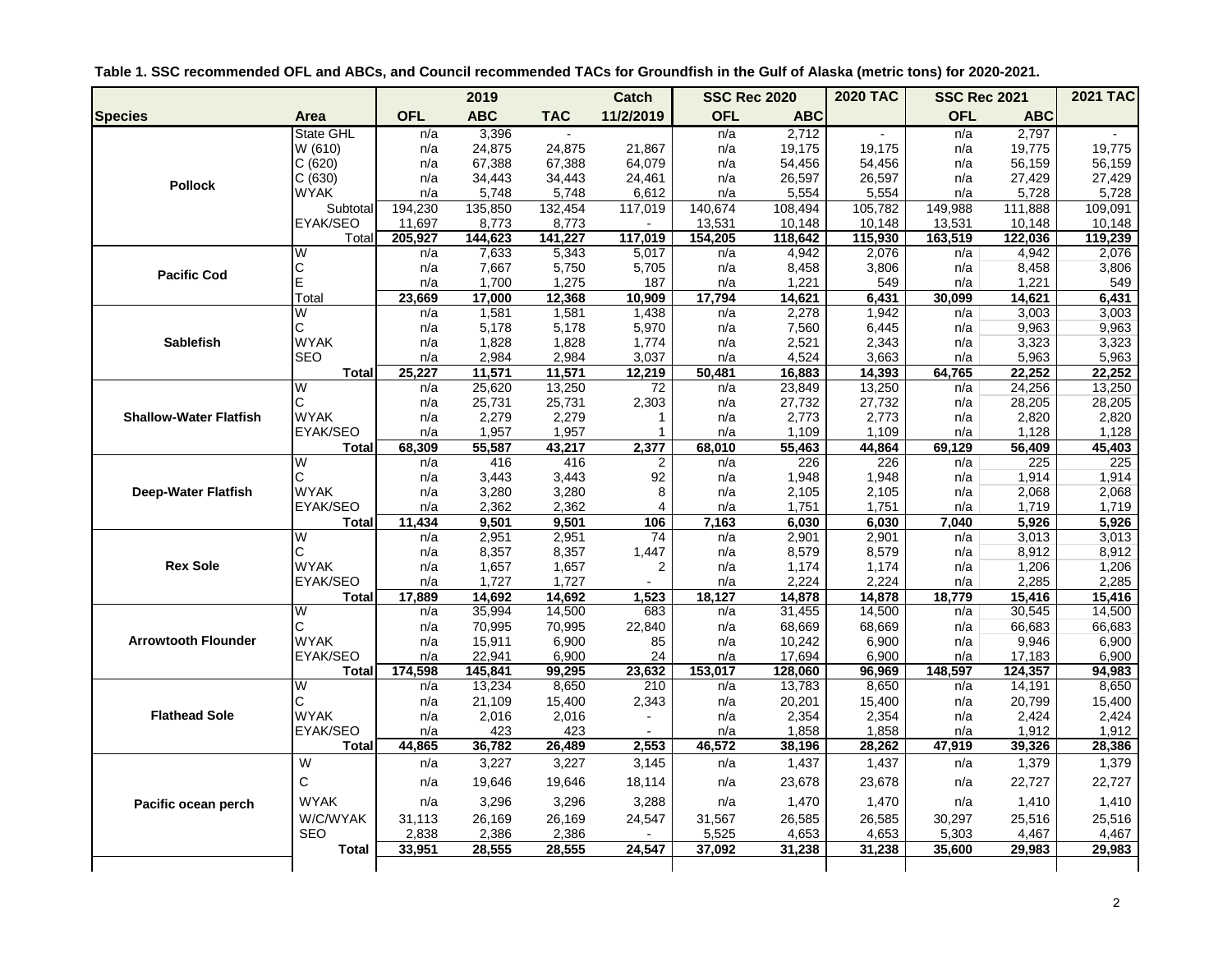| Table 1. SSC recommended OFL and ABCs, and Council recommended TACs for Groundfish in the Gulf of Alaska (metric tons) for 2020-2021. |  |
|---------------------------------------------------------------------------------------------------------------------------------------|--|
|---------------------------------------------------------------------------------------------------------------------------------------|--|

|                                  | W                       | n/a     | 1.190   | 1.190   | 819     | n/a     | 1,133          | 1,133   | n/a     | 1,079   | 1,079   |
|----------------------------------|-------------------------|---------|---------|---------|---------|---------|----------------|---------|---------|---------|---------|
|                                  | C                       | n/a     | 3,338   | 3,338   | 1,790   | n/a     | 3,178          | 3,178   | n/a     | 3,027   | 3,027   |
| <b>Northern Rockfish</b>         | E                       | n/a     |         |         |         | n/a     |                |         | n/a     |         |         |
|                                  | <b>Total</b>            | 5,402   | 4,529   | 4,528   | 2,609   | 5,143   | 4,312          | 4,311   | 4,898   | 4,107   | 4,106   |
|                                  | W                       | n/a     | 44      | 44      | 55      | n/a     | 52             | 52      | n/a     | 52      | 52      |
|                                  | C                       | n/a     | 305     | 305     | 226     | n/a     | 284            | 284     | n/a     | 284     | 284     |
| <b>Shortraker Rockfish</b>       | E                       | n/a     | 514     | 514     | 391     | n/a     | 372            | 372     | n/a     | 372     | 372     |
|                                  | Total                   | 1,151   | 863     | 863     | 672     | 944     | 708            | 708     | 944     | 708     | 708     |
|                                  | W                       | n/a     | 781     | 781     | 198     | n/a     | 776            | 776     | n/a     | 759     | 759     |
|                                  | C                       | n/a     | 2,764   | 2,764   | 2,071   | n/a     | 2,746          | 2,746   | n/a     | 2,688   | 2,688   |
| <b>Dusky Rockfish</b>            | <b>WYAK</b>             | n/a     | 95      | 95      | 93      | n/a     | 115            | 115     | n/a     | 113     | 113     |
|                                  | EYAK/SEO                | n/a     | 60      | 60      | 3       | n/a     | 39             | 39      | n/a     | 38      | 38      |
|                                  | <b>Total</b>            | 4,521   | 3,700   | 3,700   | 2,365   | 4,492   | 3,676          | 3,676   | 4,396   | 3,598   | 3,598   |
|                                  | W                       | n/a     | 174     | 174     | 78      | n/a     | 168            | 168     | n/a     | 169     | 169     |
| <b>Rougheye and Blackspotted</b> | C                       | n/a     | 550     | 550     | 433     | n/a     | 455            | 455     | n/a     | 455     | 455     |
| <b>Rockfish</b>                  | E                       | n/a     | 704     | 704     | 208     | n/a     | 586            | 586     | n/a     | 587     | 587     |
|                                  | <b>Total</b>            | 1,715   | 1,428   | 1,428   | 719     | 1,452   | 1,209          | 1,209   | 1,455   | 1,211   | 1,211   |
| <b>Demersal shelf rockfish</b>   | Total                   | 411     | 261     | 261     | 140     | 375     | 238            | 238     | 375     | 238     | 238     |
|                                  | $\overline{\mathsf{W}}$ | n/a     | 326     | 326     | 124     | n/a     | 326            | 326     | n/a     | 326     | 326     |
|                                  | C                       | n/a     | 911     | 911     | 375     | n/a     | 911            | 911     | n/a     | 911     | 911     |
| <b>Thornyhead Rockfish</b>       | E                       | n/a     | 779     | 779     | 265     | n/a     | 779            | 779     | n/a     | 779     | 779     |
|                                  | <b>Total</b>            | 2,688   | 2,016   | 2,016   | 764     | 2,688   | 2,016          | 2,016   | 2,688   | 2,016   | 2,016   |
|                                  | W/C                     | n/a     | 1,737   | 1,737   | 684     | n/a     | 940            | 940     | n/a     | 940     | 940     |
| <b>Other Rockfish</b>            | <b>WYAK</b>             | n/a     | 368     | 368     | 180     | n/a     | 369            | 369     | n/a     | 369     | 369     |
|                                  | EYAK/SEO                | n/a     | 3,489   | 3,489   | 50      | n/a     | 2,744          | 2,744   | n/a     | 2,744   | 2,744   |
|                                  | <b>Total</b>            | 7,356   | 5,594   | 5,594   | 914     | 5,320   | 4,053          | 4,053   | 5,320   | 4,053   | 4,053   |
| Atka mackerel                    | <b>Total</b>            | 6,200   | 4,700   | 3,000   | 1,254   | 6,200   | 4,700          | 3,000   | 6,200   | 4,700   | 3,000   |
|                                  | W                       | n/a     | 504     | 504     | 114     | n/a     | 758            | 758     | n/a     | 758     | 758     |
| <b>Big Skate</b>                 | C                       | n/a     | 1,774   | 1,774   | 977     | n/a     | 1,560          | 1,560   | n/a     | 1,560   | 1,560   |
|                                  | E                       | n/a     | 570     | 570     | 101     | n/a     | 890            | 890     | n/a     | 890     | 890     |
|                                  | <b>Total</b>            | 3,797   | 2,848   | 2,848   | 1,192   | 4,278   | 3,208          | 3,208   | 4,278   | 3,208   | 3,208   |
|                                  | W                       | n/a     | 149     | 149     | 59      | n/a     | 158            | 158     | n/a     | 158     | 158     |
| <b>Longnose Skate</b>            | С                       | n/a     | 2,804   | 2,804   | 616     | n/a     | 1,875          | 1,875   | n/a     | 1,875   | 1,875   |
|                                  | E                       | n/a     | 619     | 619     | 308     | n/a     | 554            | 554     | n/a     | 554     | 554     |
|                                  | <b>Total</b>            | 4,763   | 3,572   | 3,572   | 983     | 3,449   | 2,587          | 2,587   | 3,449   | 2,587   | 2,587   |
| <b>Other Skates</b>              | GOA-wide                | 1.845   | 1,384   | 1,384   | 867     | 1,166   | 875            | 875     | 1,166   | 875     | 875     |
| <b>Sculpins</b>                  | GOA-wide                | 6,958   | 5,301   | 5,301   | 574     | 6,932   | 5.199          | 5,199   | 6,932   | 5,199   | 5,199   |
| <b>Sharks</b>                    | GOA-wide                | 10,913  | 8,184   | 8,184   | 1,728   | 10,913  | 8,184          | 8,184   | 10,913  | 8,184   | 8,184   |
| <b>Squids</b>                    | GOA-wide                |         | $\sim$  |         |         |         | $\blacksquare$ |         |         |         |         |
| <b>Octopuses</b>                 | GOA-wide                | 1,300   | 975     | 975     | 316     | 1.307   | 980            | 980     | 1,307   | 980     | 980     |
| <b>TOTAL</b>                     |                         | 664,889 | 509,507 | 430,569 | 209,982 | 607.120 | 465,956        | 399,239 | 639,768 | 471,990 | 407,982 |

Sources: 2019 OFLs, ABCs, and TACs are from the harvest specifications adopted by the Council in December 2018, 2019 catches through November 2, 2019 from AKR Catch Accounting.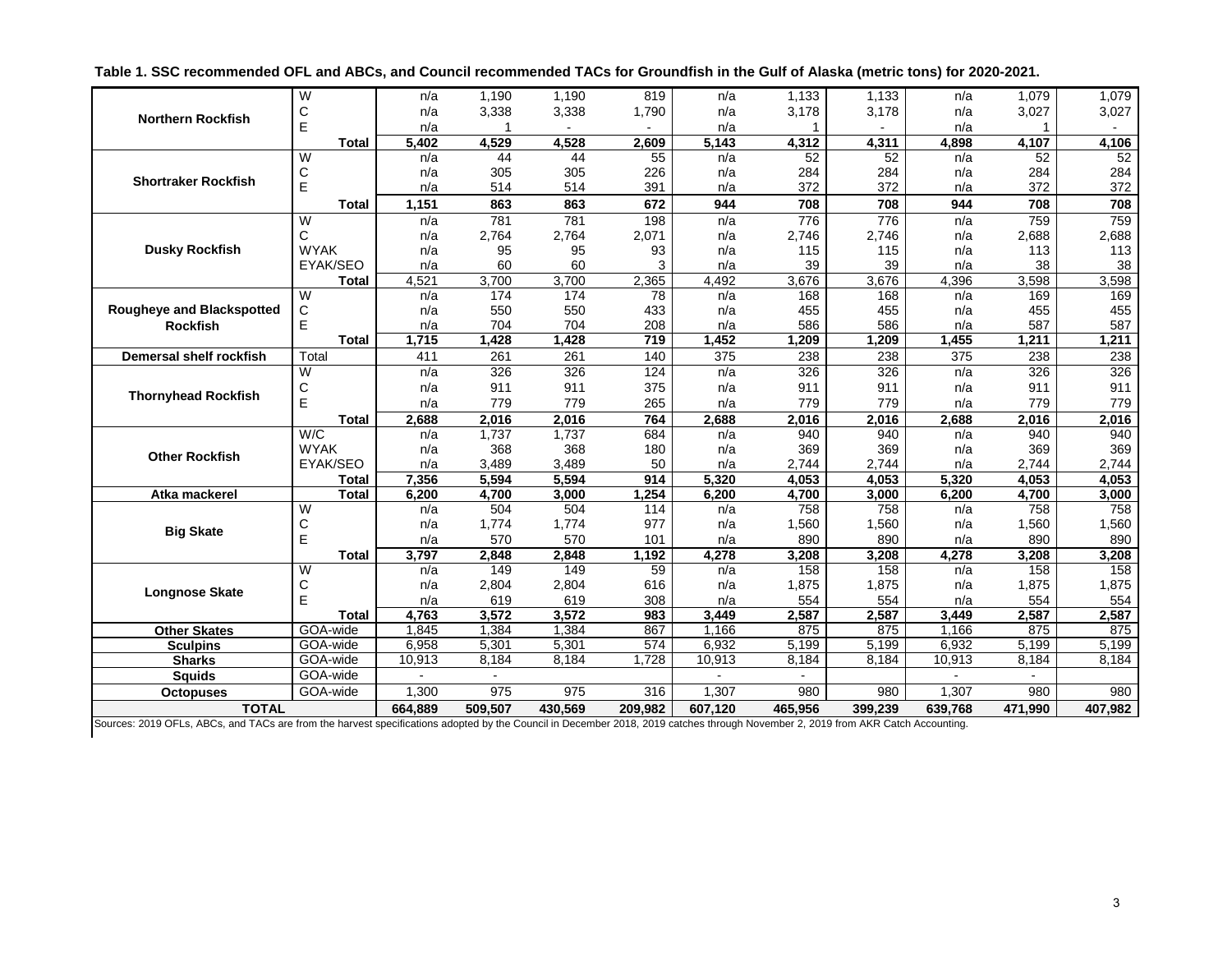## **Table 2. GOA TAC and GHL Considerations for State Waters Pacific Cod**

| (Omno) in meetic toms. |         |         |         |           |  |  |  |  |
|------------------------|---------|---------|---------|-----------|--|--|--|--|
| Specifications         | Western | Central | Eastern | Total     |  |  |  |  |
| ABC.                   | 4,942   | 8,458   | 1,221   | 14.621    |  |  |  |  |
| State GHL              | 1,483   | 2,115   | 305     | 3,902     |  |  |  |  |
| $\frac{9}{0}$          | 30%     | 25%     | 25%     | $25 - 30$ |  |  |  |  |
| Federal TAC            | 2,076   | 3,806   | 549     | 6,431     |  |  |  |  |

**Final 2020 and 2021 Gulf of Alaska Pacific cod ABCs, TACs and State Guideline Harvest Levels (GHLs) in metric tons.**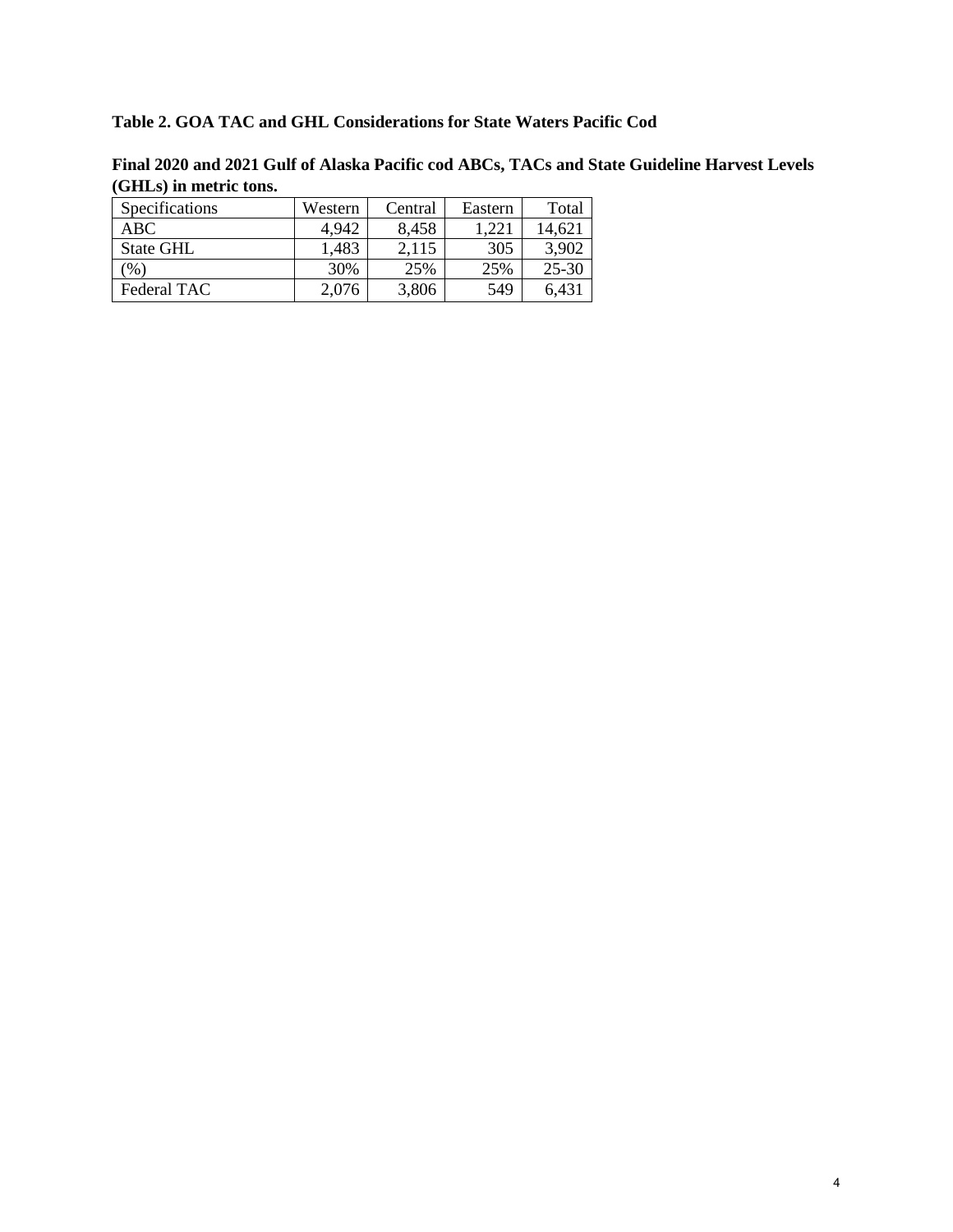|                            |         | Hook-and-line $gen1$ |                              |         |            |                            |        |  |  |
|----------------------------|---------|----------------------|------------------------------|---------|------------|----------------------------|--------|--|--|
| Trawl gear                 |         |                      | Other than DSR               |         | <b>DSR</b> |                            |        |  |  |
| Season                     | Percent | Amount               | Season                       | Percent | Amount     | Season                     | Amount |  |  |
| January 20 -<br>April 1    | 30.5    | 519                  | January 1 -<br>June 10       | 86      | 221        | January 1 -<br>December 31 | 9      |  |  |
| April 1 - July 1           | 20      | 341                  | June 10 -<br>September 1     | 2       | 5          |                            |        |  |  |
| July 1 - August            | 27      | 462                  | September 1 -<br>December 31 | 12      | 31         |                            |        |  |  |
| August 1 -<br>October 1    | 7.5     | 128                  |                              |         |            |                            |        |  |  |
| October 1 -<br>December 31 | 15      | 256                  |                              |         |            |                            |        |  |  |
| Total                      |         | 1,706                |                              |         | 257        |                            | 9      |  |  |

**Table 14--Final 2020 and 2021 Pacific Halibut PSC Limits, Allowances, and Apportionments (Values are in metric tons)**

<sup>1</sup> The Pacific halibut prohibited species catch (PSC) limit for hook-and-line gear is allocated to the demersal shelf rockfish (DSR) fishery and fisheries other than DSR. The Council recommended and NMFS proposes that the hook-and-line sablefish fishery, and the pot and jig gear groundfish fisheries, be exempt from halibut PSC limits.

**Table 15--Final 2020 and 2021 Seasonal Apportionments of the Pacific Halibut PSC Limit Apportioned Between the Trawl Gear Shallow-Water and Deep-Water Species Fisheries (Values are in metric tons)**

| Season                           | Shallow-water | $Deep-water1$ | Total |
|----------------------------------|---------------|---------------|-------|
| January 20 - April 1             | 384           | 135           | 519   |
| April 1 - July 1                 | 85            | 256           | 341   |
| July 1 - August 1                | 121           | 341           | 462   |
| August 1 - October 1             | 53            | 75            | 128   |
| Subtotal, January 20 - October 1 | 643           | 807           | 1,450 |
| October 1 - December $312$       |               |               | 256   |
| Total                            |               |               | 1,706 |

<sup>&</sup>lt;sup>1</sup> Vessels participating in cooperatives in the Rockfish Program will receive 191 mt of the third season (July 1 through August 1) deep-water species fishery halibut PSC apportionment.

<sup>&</sup>lt;sup>2</sup> There is no apportionment between trawl shallow-water and deep-water species fisheries during the fifth season (October 1 through December 31).